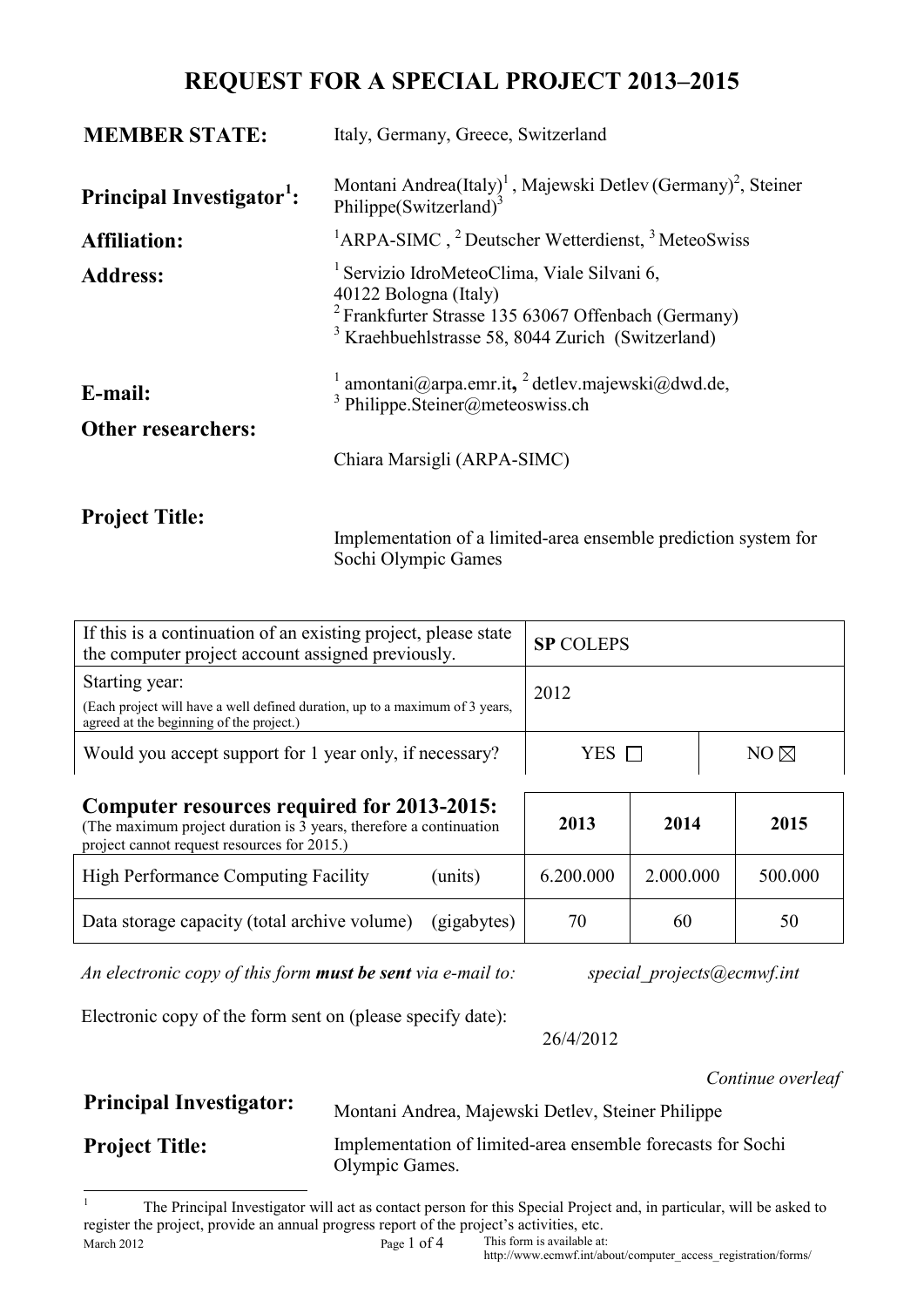# **Extended abstract**

*It is expected that Special Projects requesting large amounts of computing resources (500,000 SBU or more) should provide a more detailed abstract/project description (3-5 pages) including a scientific plan, a justification of the computer resources requested and the technical characteristics of the code to be used. The Scientific Advisory Committee and the Technical Advisory Committee review the scientific and technical aspects of each Special Project application. The review process takes into account the resources available, the quality of the scientific and technical proposals, the use of ECMWF software and data infrastructure, and their relevance to ECMWF's objectives. - Descriptions of all accepted projects will be published on the ECMWF website.*

# **Introduction**

Next winter Olympics and Paralympic Games will take place in Sochi, Russia, in a region characterised by complex topography located in the vicinity of the Black Sea. The Olympic Games will take place from 7 to 23 February 2014, while the Paralympic Games from 7 to 16 March 2014. In the framework of these events, WMO launched two initiatives: a dedicated WWRP FDP (Forecast Demonstration Project) and a dedicated WWRP RDP Research and Development Project) to improve understanding of nowcasting and short-range prediction processes over complex terrain.

A new project, named **FROST-2014** (**F**orecast and **R**esearch: the **O**lympic **S**ochi **T**estbed) was endorsed by WWRP/WMO and the second meeting of the project took place in Moscow from 16 to 18 April 2012. The activity of the four Working Groups (WGs) was revised and suggestions for improvements were made. The WGs deal with the following components of the project:

- $\rightarrow$  WG1: observations and nowcasting;
- $\rightarrow$  WG2: NWP, ensembles and assimilation;
- $\rightarrow$  WG3: IT including graphical tools, formats, archiving and telecommunication;
- WG4: products, training, end user assessment and social impacts.

As for WG2, it was agreed that ensembles with resolution about 7 km or coarser could be involved in the project in forecast and demonstration mode (FDP component), while systems with resolution about 2 km would contribute to the project in research mode (RDP component). Within the former component, one of the main activities will deal with the set-up, generation, implementation and maintenance of a limited-area ensemble prediction system based on COSMO model and targeted for Sochi-area. During the fist part of 2012, steps were made to set-up the FDP component. More information about FROST can be found under the project web-page:<http://frost2014.meteoinfo.ru/>.

## **Scientific plan**

In the framework of the FDP, it is planned to "clone" COSMO-LEPS system and relocate it over Russia, centring the domain over the Sochi area, thus generating COSMO-FROST-EPS system. In the past years, COSMO-LEPS proved to be a valuable tool for the generation of probabilistic predictions of high-impact weather over complex topography and it is envisaged that COSMO-FROST-EPS can provide useful support to bench forecasters during the Olympic Games. Within FROST-2014, the attention will be focussed on those atmospheric variables which play a major role in the outdoor activities of the Olympic Games. More specifically, the probabilistic prediction of wind, wind-gust, precipitation (in various forms), temperature, humidity and visibility will be required for forecast ranges up to three-four days, depending on the variable.

### **Phase I: set-up of the system**

This phase covers a large part of 2012. The first prototype of COSMO-FROST-EPS was set-up with a configuration partly similar to COSMO-LEPS application. In order to save computer time, the ensemble size was initially limited to 10 members and the forecast range to 72 hours. Therefore, the main characteristics can be summarised as follows:

horizontal resolution: 7 km.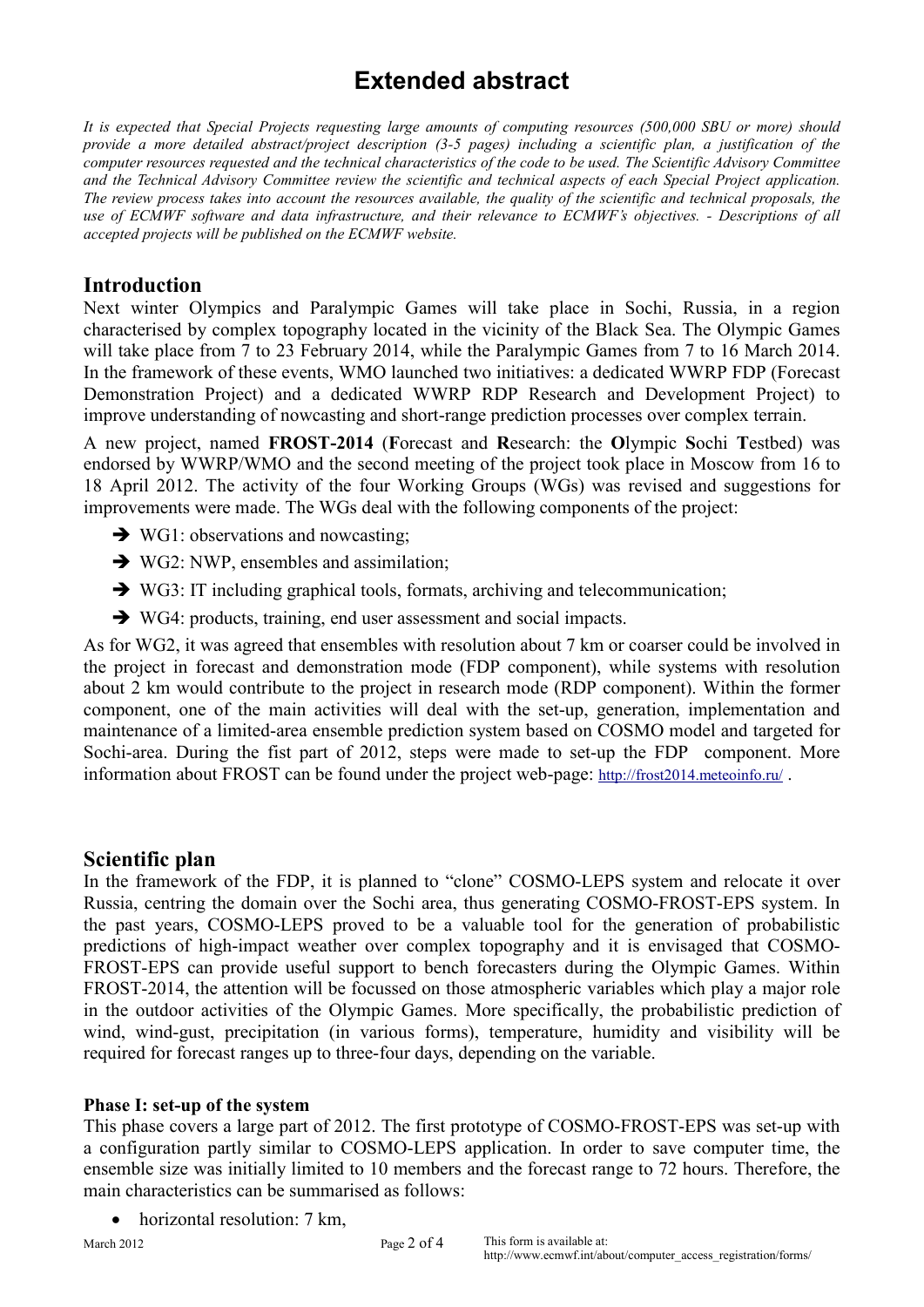- vertical resolution: 40 model levels,
- number of grid points (NX x NY x NZ)  $\sim$  365x307x40 = 4.482.200,
- forecast length: 72 hours,
- ensemble size: 10 members,
- initial conditions: interpolated from selected ECMWF EPS members,
- boundary conditions: interpolated from selected ECMWF EPS members,
- initial time of the run: 00UTC and 12UTC.

The EPS members providing initial and boundary conditions to COSMO-FROST-EPS integrations, are selected by means of a clustering analysis / selection of representative members similar to the one used in COSMO-LEPS time-critical application. COSMO-FROST-EPS produces a set of standard probabilistic products (e.g. probability maps, meteograms, ...) which are delivered in real time to the Met Ops room of the Hydrological and Meteorological Centre of Russia (hereafter, Roshydromet). The generation of the different types of non-graphical products takes advantage of "Fieldextra", the official COSMO post-processing software, developed at Meteoswiss.

In Phase I, as well as Phase II, the training of forecasters plays a key component. Forecasters are being "educated" to familiarise with ensemble products and to get in touch with the probabilistic approach.

#### **Phase II: development of the system**

This phase will cover late 2012: on the basis of the experience gained in Phase I and on the feedback provided by Roshydromet forecasters, the configuration of COSMO-FROST-EPS will be adapted accordingly; the same applies to the type of products to be generated and delivered. COSMO-FROST-EPS configuration is thought in a modular way and can be modified in terms of ensemble size, forecast range and other features with limited effort.

In this phase, the complete transition of the system towards the use of GRIB2 format for COSMO-FROST-EPS output files will probably take place. In addition to that, special needs of Roshydromet could be implemented in the Fieldextra software, already installed on ECMWF super-computers. The set of products to be delivered will have to be consolidated, as well as the procedures of transmission and visualisation.

#### **Phase III: final implementation of the system**

This crucial phase will cover 2013 and 2014, thus including the full length of Winter Olympic and Paralympic Games. COSMO-FROST-EPS should run continuously for the whole 2013 and up to March 2014 so that forecasters have enough time to familiarise and get used to probabilistic products at high resolution. Generation and transfer of products (forecast fields and/or plots) will have to be reliable and the timely delivery should be ensured.

#### **Computer resources**

The approximate costs of COSMO-FROST-EPS are based on the present architecture of ECMWF super-computers and are quantified for the "10-member, 72-hour forecast range, twice a day" configuration. The costs in terms of computer time can be estimated as follows:

- cost of one run  $\sim$  800 BU;
- cost of 10-member COSMO-FROST-EPS  $\sim$  17000 BU/day;
- cost of 3 months of COSMO-FROST-EPS activity  $\sim 1.550.000 \text{ BU}$ ;
- cost of 12 months of COSMO-FROST-EPS activity ~ 6.200.000 BU.